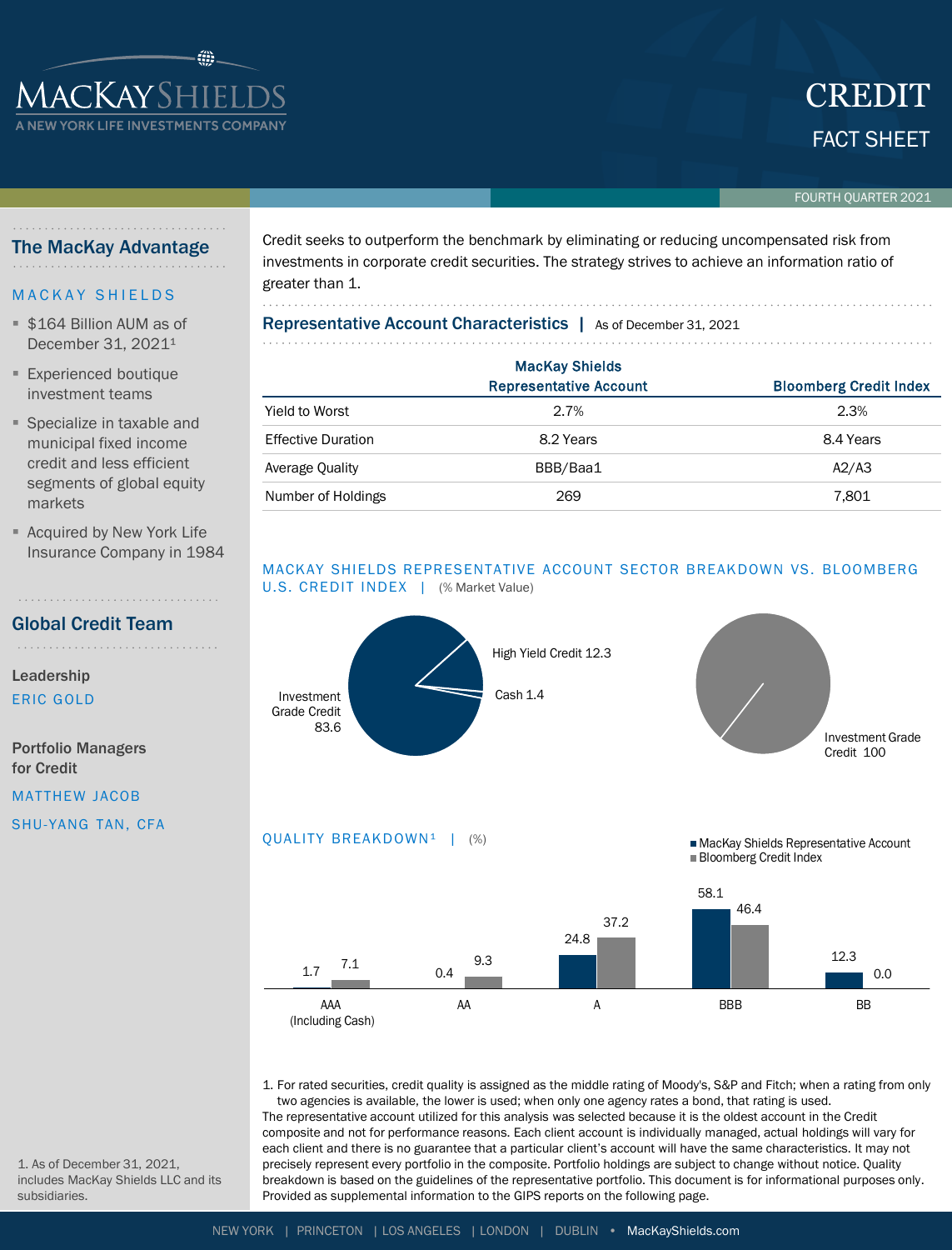

Composite Disclosures

Period MacKay Shields MacKay Shields Composite Gross Composite Net Returns (%) Returns (%) Bloomberg Credit Index<sup>1</sup> Returns (%) Composite 3-Yr St Dev (%) Benchmark $1$ 3-Yr St Dev (%) No. of Accts. Composite Assets (\$Mil) Firm Assets (\$Mil) Internal Dispersion (%) 2021 - 1.5 - 1.9 - 1.1 - 1.5 − 6.7 - 6.5 ≤5 2,246 163,646 0.0 2020 11.7 11.3 9.4 6.7 6.4 ≤5 3,525 153,995 0.6 2019 13.7 13.3 13.8 3.5 3.5 ≤5 3,073 131,978 0.0 2018 -2.3 -2.7 -2.1 3.6 3.5 ≤5 76 107,467 0.0 2017 7.5 7.1 6.2 3.7 3.7 ≤5 101 98,098 0.0 2016 6.8 6.4 5.6 3.9 4.0 ≤5 115 94,540 0.0  $2015$   $-2.0$   $-2.3$   $-0.8$   $4.0$   $4.1$  ≤5 110 89,196 0.0 2014 6.3 5.9 7.5 4.0 3.9 ≤5 565 91,626 0.7 2013 0.4 0.1 -2.0 4.5 4.2 ≤5 423 80,331 0.0 2012 12.5 12.1 9.4 4.1 3.6 ≤5 118 78,371 0.0

#### 1. Bloomberg U.S. Credit Index

The Credit Composite includes all discretionary credit accounts managed with similar objectives for a full month, including those accounts no longer with the firm. This strategy invests a substantial portion of its assets in credit-related instruments, which include all types of debt securities, such as: debt or debt-related securities issued or guaranteed by the U.S. or foreign governments, their agencies or instrumentalities; obligations of international or supranational entities; debt securities issued by U.S. or foreign corporate entities; zero coupon bonds; municipal bonds; mortgage-related and other assetbacked securities; and loan participation interests. The strategy may also include derivatives, such as futures, to try to manage interest rate risk or reduce the risk of loss of (that is, hedge) certain of its holdings. As of 4/1/12, the composite definition was changed to exclude those accounts that do not use an index that is comprised predominantly of corporate credit as its benchmark. As of 10/1/2019, the composite definition was changed to include similarly managed mutual funds. Gross-of-fees composite performance reflects reinvestment of income and is a market-weighted average of the time-weighted return, before advisory fees and related expenses, of each account for the period since inception. Net-of-fees composite performance is derived by reducing the quarterly gross-of-fees composite returns by .0875%, our highest quarterly fee. Policies for valuing investments, calculating performance, and preparing GIPS reports are available upon request. GIPS® is a registered trademark of CFA Institute. CFA Institute does not endorse or promote this organization, nor does it warrant the accuracy or quality of the content contained herein. Performance is expressed in US Dollars. The composite inception date is 10/1/01. The composite creation date is 4/7/03. All portfolios in the composite are fee-paying portfolios. There can be no assurance that the rate of return for any account within a composite will be the same as that of the composite presented. Past performance is not indicative of future results.

MacKay Shields LLC, an SEC-registered investment adviser, claims compliance with the Global Investment Performance Standards (GIPS®) and has prepared and presented this report in compliance with the GIPS standards. The firm has been independently verified from January 1, 1988 through December 31, 2021. The verification report is available upon request. A firm that claims compliance with the GIPS standards must establish policies and procedures for complying with all the applicable requirements of the GIPS standards. Verification provides assurance on whether the firm's policies and procedures related to composite and pooled fund maintenance, as well as the calculation, presentation, and distribution of performance, have been designed in compliance with the GIPS standards and have been implemented on a firm-wide basis. Verification does not provide assurance on the accuracy of any specific performance report. A list including composite descriptions, pooled fund descriptions for limited distribution pooled funds, and broad distribution funds is available upon request. Indices do not incur management fees, transaction costs or other operating expenses. Investments cannot be made directly into an index. The Bloomberg U.S. Credit Index is referred to for comparative purposes only and is not intended to parallel the risk or investment style of the portfolios in the MacKay Shields Composite. The three-year annualized standard deviation measures the variability of the composite gross returns and the index returns over the preceding 36-month period.